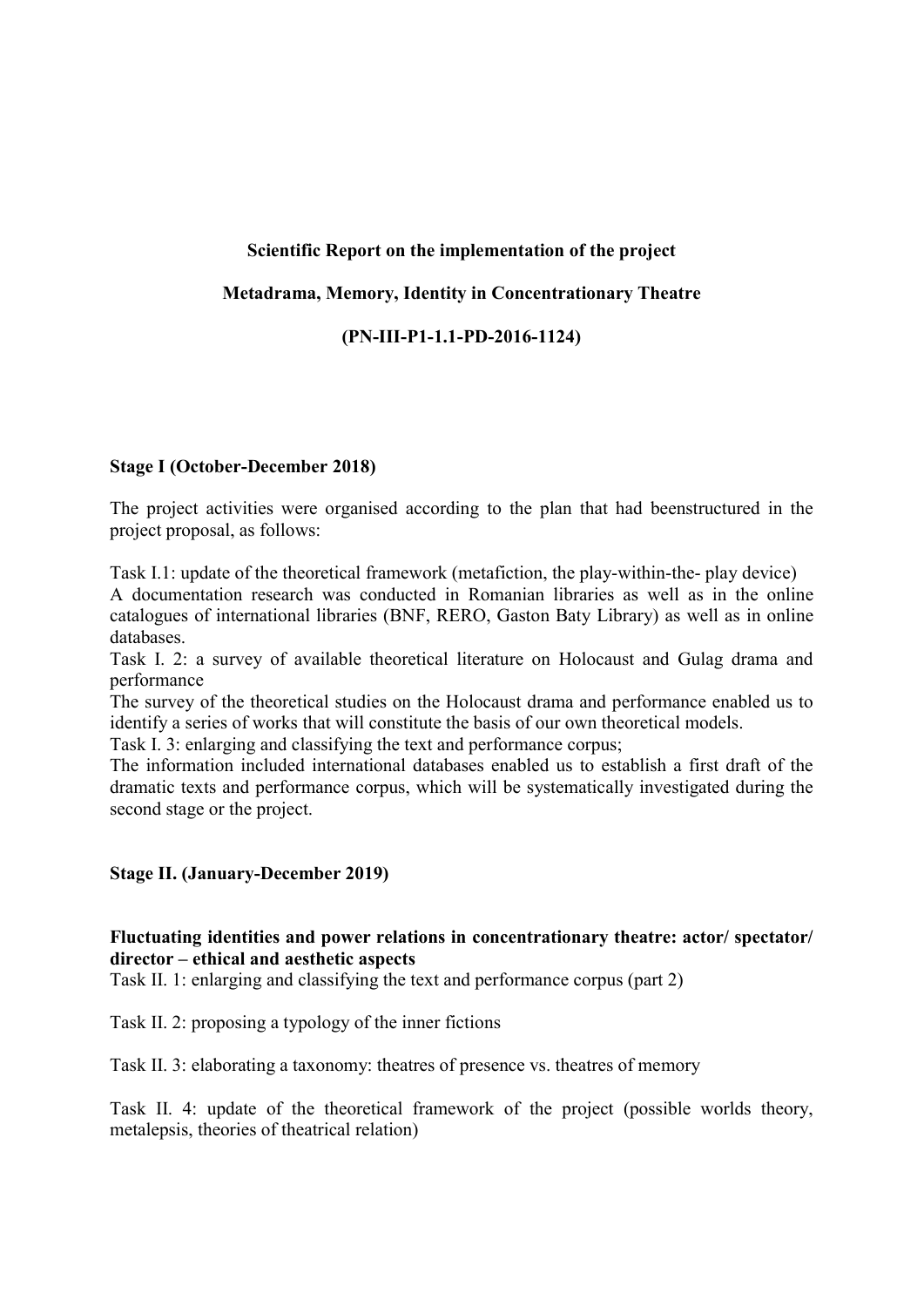Task II. 5: "theories" of the embedded concentrationary performance: players' attitude towards the performance, reasons for the inset performance

Task II. 6. examining constructions of identity through drama techniques: actors' and directors' identity; metalepsis as identity-rewriting device

Task II. 7. examining constructions of identities through drama techniques: spectator/ spectactors' identities: participant/witness/ critic; empathy and distanciation

The two research stays at the National Library of France, Paris (22 January - 10 Februaryand 22 October - 5 November) enabled us on the one hand to add new plays and performances to the works that we will analyse, and on the other hand to get access to theoretical literature which is difficult to find in Romania. We thus included among the studied works plays and performances such as Le CinquièmeEvangileby Slobodan Snajder (2005), Eldorado Terezin (directed by Claire Audhuy, CieRodéod'âme, 2017) orKamp (Hotel Modern, 2005). At present we work on fifteen plays and performances published/ performed between 1960 and 2017.

We studied a series of reference works essential for the understanding of concentrationary literature, with special focus on the issue of memory (Max Silvermann, Catherine Coquio, Sabine Sellam, Tzvetan Todorov, Marianne Hirsch), Holocaust theatre (especially the figure of the witness, the use of puppets), theories of theatrical relation, but also writings of the practitioners (Charlotte Delbo, ImreKertesz, Andras Visky).

We classified the selected authors according to their relationship with detention, considering that it can have an impact on their approach to the concentrationary world: survivors (Charlotte Delbo, Liliane Atlan, Armand Gatti), members of the second generation (Andras Visky) or persons having no direct experience of the concentrationary universe (MateiVisniec, Enzo Cormann, Juan Mayorga, Claire Audhuy). We included prisoners' plays in the list of studied works only if they were written after liberation (Delbo) – supposing a distance towards the traumatic event – or when they were included in works of other artists (Hachenburg/Audhuy), considering that the perspective of the survivor will provide unity to the chosen corpus.

These delimitations enabled us to elaborate a taxonomy based on the distance that the chosen plays and performancesconstruct with the traumatic event, a distance which is also to be seen in their relationship towards the secondary fiction: if with Visniec, Visky, SobolorDelbothe inner performance is placed within the camp, and aims (at least as a first step) at escaping from the concentrationary reality, with Mayorga, Cormann orGattiwe deal with a theatre of memory: characters try, through theatre practices, to re-enact an almost forgotten traumatic event – theatre enables them to go back to the camp.

A second typology distinguishes between performances initiated by the prisoners, in secret or with the (tacit) agreement of the authorities (Delbo, Visky, Visniec, Sobol) and theatre imposed by the authorities, as a means of manipulation and humiliation (Mayorga, Cormann, Audhuy, Sobol, Snajder). These positions impose different functions of the inner fiction: in the first case it enables a partial distance towards the concentrationary universe, in the second metatheatre is an instrument meant to help unveil the truth, through an incursion in the mechanisms of horror.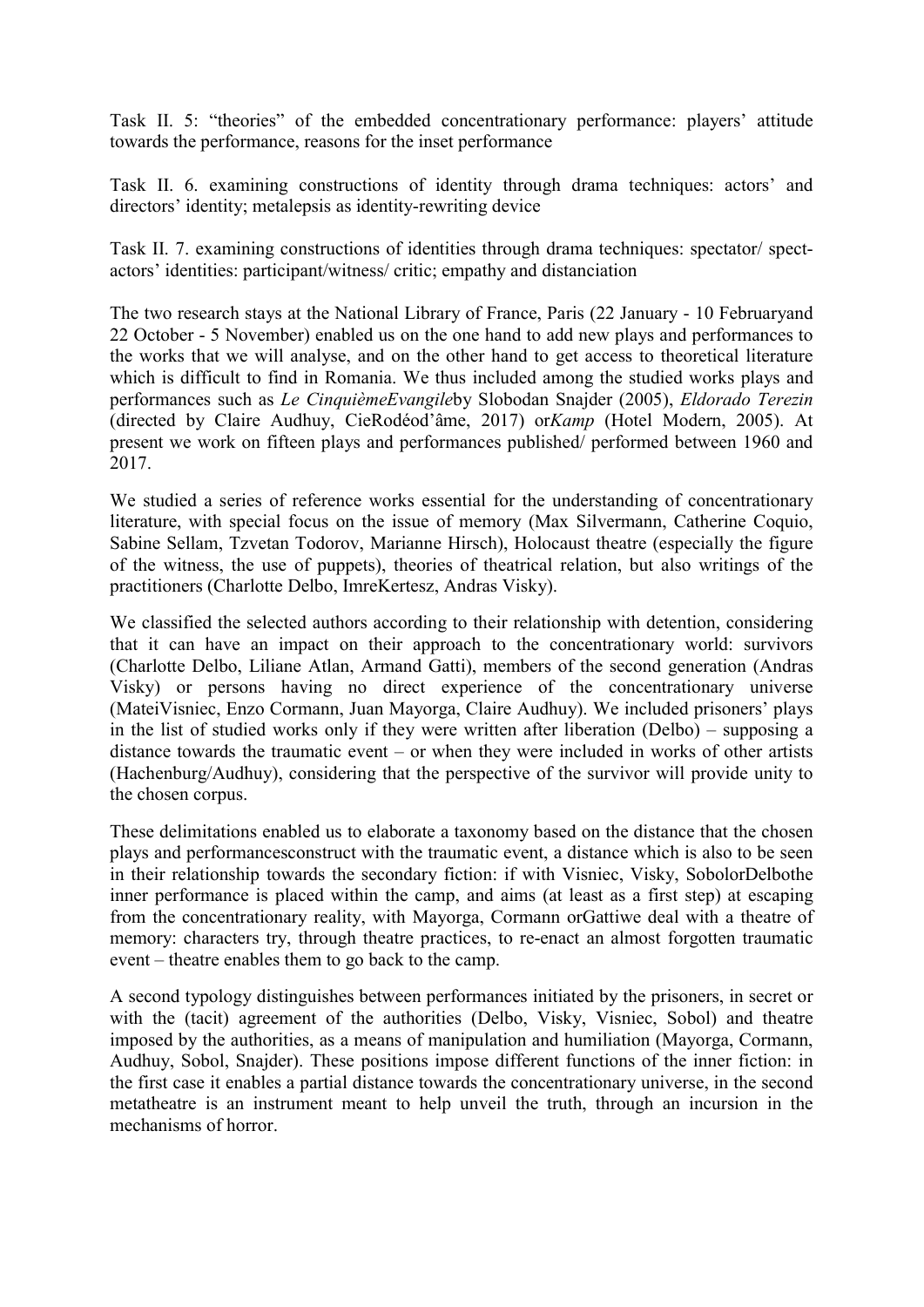We also analysed the specificities of the inner fictions. These can be either adaptations of classical plays, with whom the actors-prisoners are familiar with from their pre-prison life or scripts composed during detention, which reflect concentrationary reality.

A series of case studies (Visky, Delbo, Visniec) helped us analyse the modalities in which fictive characters appropriate repertoire plays (Shakespeare, Musset, Ionesco, Beckett) in order to tell their own story, to express the trauma related to the loss of freedom and of their beloved ones. We thus analysed adaptation practices, (thein absentia performance, narrativisation, casting), as well as distancing techniques, through which characters transform the fictions in instruments of translating trauma.

These analyses enabled us to formulate some considerations on the identity constructions facilitated by the theatrical techniques: role playing is a way of negotiating one's relationship with detention, of constructing an indirect approach towards the traumatic event. In many cases, the prisoner-actor borrows the perspective of the witness, instituting a direct relationship with the spectator, who is asked to listen to the testimony.

These considerations lead us to identify some particularities of the metatheatrical devices in the plays and performances that we analysed. The embedded performances are extremely fragile devices, which testify to the difficulty of narrating the concentrationary experience, to the impossibility of saying everything, and raise important questions about the ways in which the totalitarian prison experience can be conveyed. The concentrationary hell must be filtered through screens of forgetfulness and distance. At the same time, the metatheatrical devices speak about the need of testimony, through direct relationship with the spectator-witness.

# Stage III. (January-November 2020)

In 2020 we carried out activities as specified in the project proposal, as follows:

Stage III (January-December 2020): the framed fiction as a storytelling device: elaborating a model of the relationship between the framing and the framed fiction, as means of articulating the traumatic experience

Task III. 1 update of the theoretical background of the project (theories of trauma and traumatic memory, post-memory)

Task III. 2 in-depth analyses and interpretations of plays

Task III. 3: elaborating a theoretical model for the analysis of the relationship between framing and framed fiction

During the first months of 2020 we carried out documentation work in order to extend the theoretical and methodological framework of the project (David Colin, Nathalie Heinich, Yannick Malgouzou). In the meantime, we made the necessary corrections and editing for the publication of two articles that had been accepted in 2019 by international journals, and which were published in 2020.

The lockdown period of March-May 2020 and its effects made it impossible to travel for an extended period of time and made organizers cancel two international conferences in which we were planning to take part with papers ("Jouer la comédie, jouer pour de vrai : emboîtementsfictionnels dans Eldorado Terezin de Claire Audhuy", in the international conference Le Seuil, Journées de la francophonie, UniversitateaAlexandruIoanCuza din Iași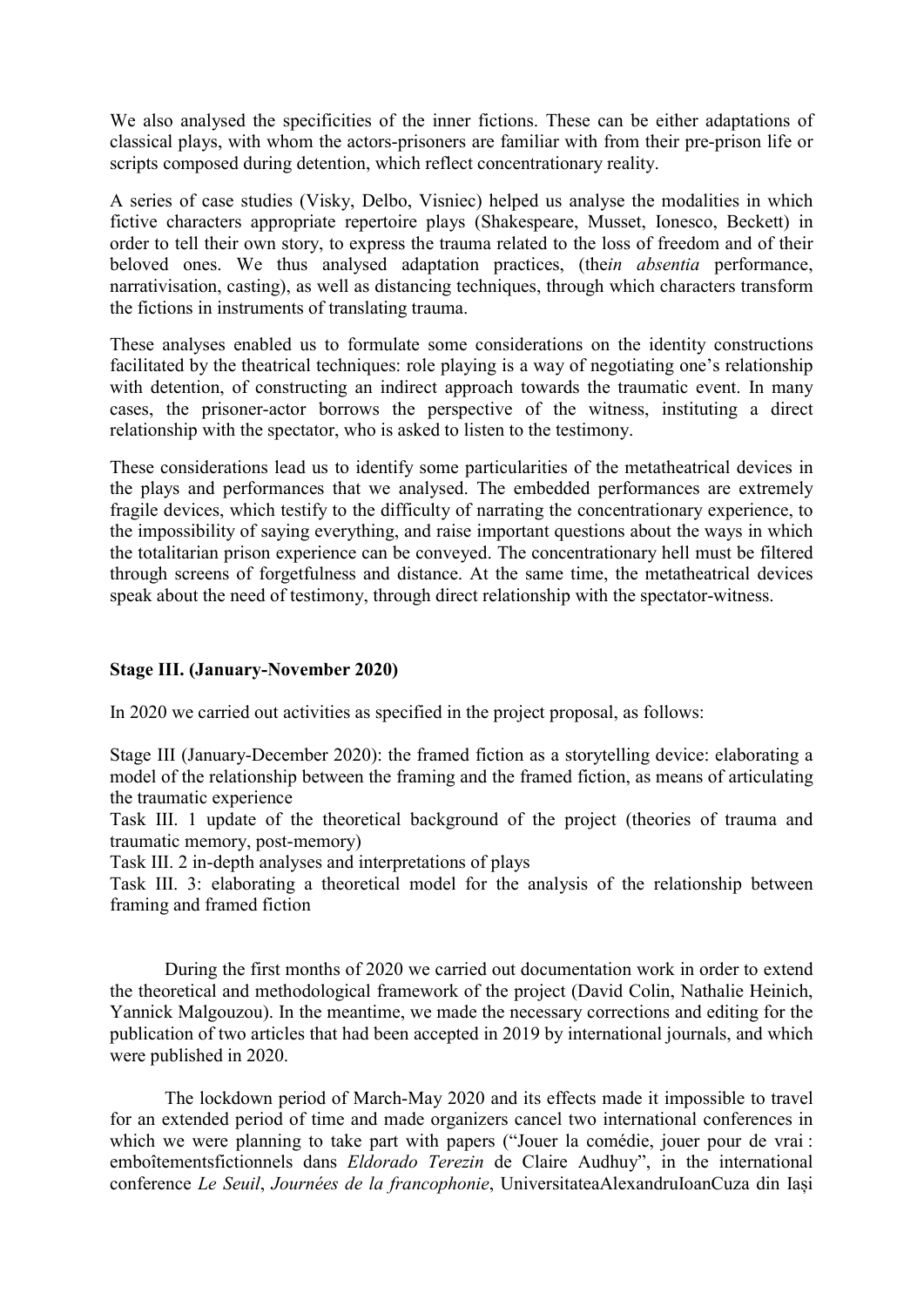27-28 March 2020, and"Funny Dictators: Metadrama and Rewriting in Ubu Rex With Scenes from Macbeth (SilviuPurcărete, 1990)", in the international conference Dunsinane and the contemporary rewritings of Macbeth Lyon, France, 16-17 October 2020).

However, director Claire Audhuyallowed us to access the video recording of her production Eldorado Terezín, based on a play written by a 13 years old prisoner in the Terezín ghetto. We analysed this production in the article « Mise enscène et réécriture de la Shoah dans Eldorado Terezín de Claire Audhuy », in Acta IassyensiaComparationis, no. 26 (2), 2020.

One of the aims of the project was exploring a larger concept of prison/detention/concentrationary space, which goes beyond the idea of physical detention in a prison/camp. We aimed at investigating plays and performances where detention is suggested, without constituting an explicit reference. We tacked this concept in theplay review Ubu Rex With Scenes from Macbeth, a production directed by SilviuPurcarete. The review was published in Cahiers Elisabethains (an ISI-indexed journal).

Between 30 July – 11 August we carried out documentation work at the national French Library, where we studied a series of publications difficult to find in Romania (especially on the use of puppets to represent the victims: Raphaèle Fleury (dir.), Marionnettes et pouvoir. Censures, propagandes, résistances, Deuxième époque, 2019, Hélène Beauchamp, La Marionnette, laboratoire du théâtre, Deuxième époque, 2018, Jean-Luc Mattéoli, L'objetpauvre. Mémoire et quotidien sur les scènescontemporainesfrançaises, PUR, 2011). We also finalized the documentation for the studies published in 2020.

The investigations were centredon the analysis of the relationships between the frame fiction and the framed one in the plays and performances of our corpus. The puppet figure (be it a table puppet, a real size puppet, an object or a character treated as a puppet) seemed relevant for the relationships which are built between the two types of fictions. The puppet, as a prosthesis of the human body, most often manipulated at sight, is a witness of the porous borders between the two worlds. It enables ontological crossovers and asks for a non-realist approach to the embedded universe. In the plays and performances that we analyzed, puppets represent victims as well as perpetrators. They set us free from the codes of psychological theatre and enable the representation on stage of realities which would be more difficult to represent with actors, such as extreme violence and death.

The analyses of the productions Kamp (Hotel Modern, 2005) andEldorado Terezín (Rodéod'âme, 2017) enabled us to identify another device with an embedding function: the low-resolution cameras create a focalized universe, in which the spectator's view is oriented towards chosen aspects of the concentrationary world. The spectator has, at the same time, a panoramic view on the represented universe and a focused one, provided by the cameras. He/she is thus placed in the uncomfortable position of a witness who sees too much/too little of the concentrationary world.

The dissemination activities through papers given at conferences and articles will be followed by a workshop entitled Puppets and Pupeteering in Concentrationary Theatre, which will be held online for students at the George Enescu Arts University, on 9 December 2020. If in our lectures and seminars on Theatre Studies and Literature and Arts at the AlexandruIoanCuza University we tried to familiarize philology students with political theatre and metatheatrical devices, this activity, addressed to drama students, will hopefully provide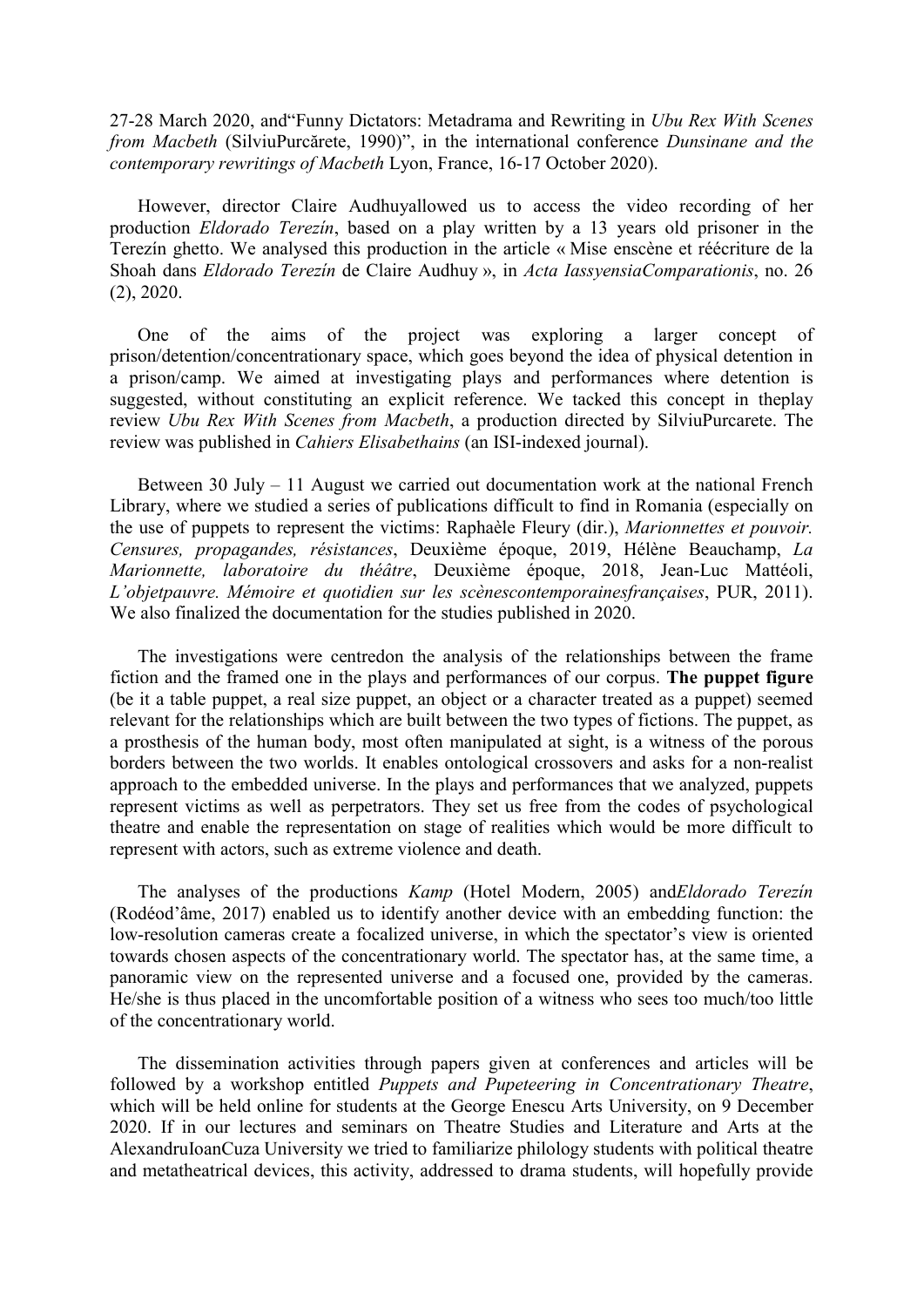us with some feedback from future theatre practitioners and their students on issues related to our research topic.

### National and international visibility:

### Research stays:

22 January – 10 February 2019, National Library of France (Paris) 22 October – 5 November 2019, National Library of France (Paris) 30 July – 11 August 2020, National Library of France (Paris)

## Deliverables:

### Publications:

Article: Dana Monah, "Guilty Memories: Remembering the Theresienstadt Ghetto in Concentrationary Theatre",in Colocviiteatrale/Theatrical colloquia, nr. 28, 2019, p. 30- 39.ISSN 2285 – 5912 și ISSN-L 1584 – 4927(online) (Revista ERIH+, indexată CEEOL, EBSCO, SCIPIO)

Article: Dana Monah, "Fragile Fictions: Shakespeare and Musset in ConcentrationaryTheatre", in Agathos: An International Review of theHumanitiesand Social Sciences, vol. 11, issue 1, 2020. [Revistă ERIH+, indexată EBSCO, ProQuest] ISSN: 2069-1025; e-ISSN: 2248-3446.

Article: Dana Monah, "Théâtres en lambeaux. Ebauches de spectacles dans le théâtreconcentrationnaire", in Thélème. Revista Complutense de EstudiosFranceses, vol. 35, no. 1, pp. 63-70. ISSN: 1139-9368, e-ISSN: 1989-8193. [Revistă ERIH+, indexată Dialnet, EmergingSourcesCitation Index (ESCI), Modern LanguageAsssociationDatabase]

Article: Dana Monah, « Mise en scène et réécriture de la Shoah dans Eldorado Terezín de Claire Audhuy », in Acta IassyensiaComparationis, no. 26 (2), 2020. ISSN (online) 2285 – 3871. (accepted) [Index Copernicus, Central andEastern European Online Library, DOAJ]

Bookchapter: Dana Monah, « Le Syndrome de Shéhérazade dans le théâtre concentrationnaire », in Bernard Guelton (dir.), Fictions secondes. Mondes possibles et figures de l'enchâssement dans les œuvres artistiques et littéraires, Paris, Éditions de la Sorbonne, 2019, p. 93-102. ISBN: 979-10-351-0298-2. ISSN: 1639-4518.

Book chapter: Dana Monah, "Shakespeare's Text as Trauma-Rewriting Device in AndrásVisky'sJuliet", in Perspectives on Shakespeare in Europe's Borderlands, eds. Mădălina Nicolaescu, Oana-AlisZaharia, Andrei Nae, EdituraUniversitatii din Bucuresti, 2020, pp. 173-186. ISBN 978-606-16-1063-1.

Bookchapter: Dana Monah, "When The Puppets Tell The ConcentrationaryInferno. Eldorado Terezín (RodéoD'âme, 2017) AndKamp (ModernHotel, 2005)", in Anca Doina Ciobotaru